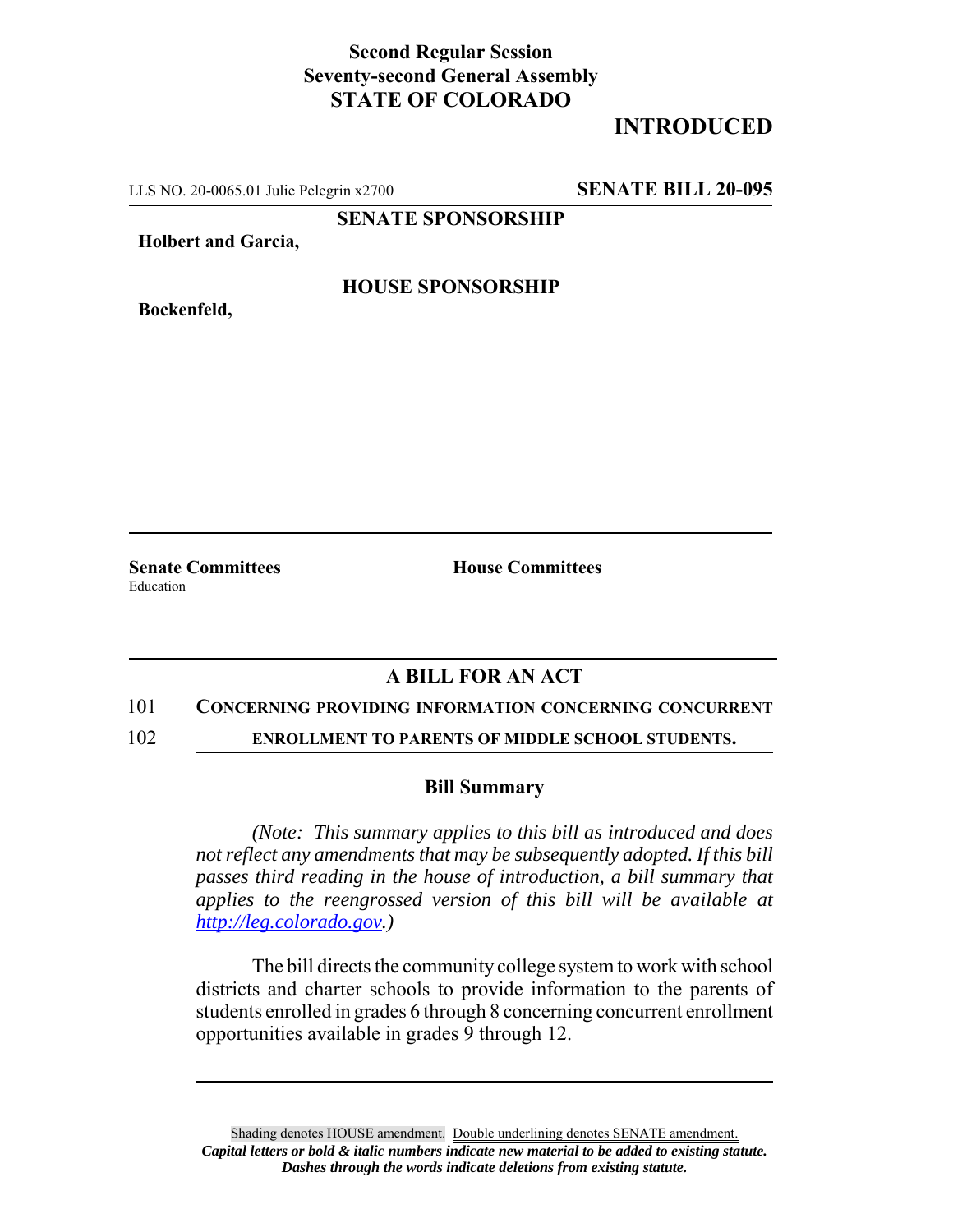*Be it enacted by the General Assembly of the State of Colorado:*

 **SECTION 1.** In Colorado Revised Statutes, 23-60-202.7, **amend** (1); and **add** (4) as follows:

 **23-60-202.7. Powers of board with respect to concurrent enrollment - definitions.** (1) As used in this section, unless the context otherwise requires:

 (a) "CHARTER SCHOOL" MEANS A DISTRICT CHARTER SCHOOL AUTHORIZED BY A SCHOOL DISTRICT BOARD OF EDUCATION PURSUANT TO PART 1 OF ARTICLE 30.5 OF TITLE 22 AND AN INSTITUTE CHARTER SCHOOL AUTHORIZED BY THE STATE CHARTER SCHOOL INSTITUTE BOARD 11 PURSUANT TO PART 5 OF ARTICLE 30.5 OF TITLE 22.

 (b) "Concurrent enrollment" has the same meaning as provided in section 22-35-103.

 (c) "SCHOOL DISTRICT" MEANS A SCHOOL DISTRICT ORGANIZED 15 AND EXISTING PURSUANT TO ARTICLE 30 OF TITLE 22.

16 (4) (a) THE COMMUNITY COLLEGE SYSTEM SHALL COLLABORATE WITH THE SCHOOL DISTRICTS AND CHARTER SCHOOLS THROUGHOUT THE STATE TO DEVELOP AND DISSEMINATE INFORMATIONAL MATERIALS FOR THE PARENTS OF STUDENTS ENROLLED IN GRADES SIX THROUGH EIGHT. THE COMMUNITY COLLEGE SYSTEM SHALL DESIGN THE MATERIALS TO EXPLAIN THE BENEFITS OF PARTICIPATING IN CONCURRENT ENROLLMENT DURING GRADES NINE THROUGH TWELVE, THE TYPES OF COURSES AVAILABLE THROUGH CONCURRENT ENROLLMENT, AND THE GENERAL REQUIREMENTS AND PROCESS FOR ENROLLING IN CONCURRENT ENROLLMENT COURSES. AT A MINIMUM, THE MATERIALS MUST REFER TO THE WEBSITE DEVELOPED BY THE DEPARTMENT OF EDUCATION PURSUANT TO SECTION 22-35-113, AND THE MATERIALS PROVIDED FOR EACH SCHOOL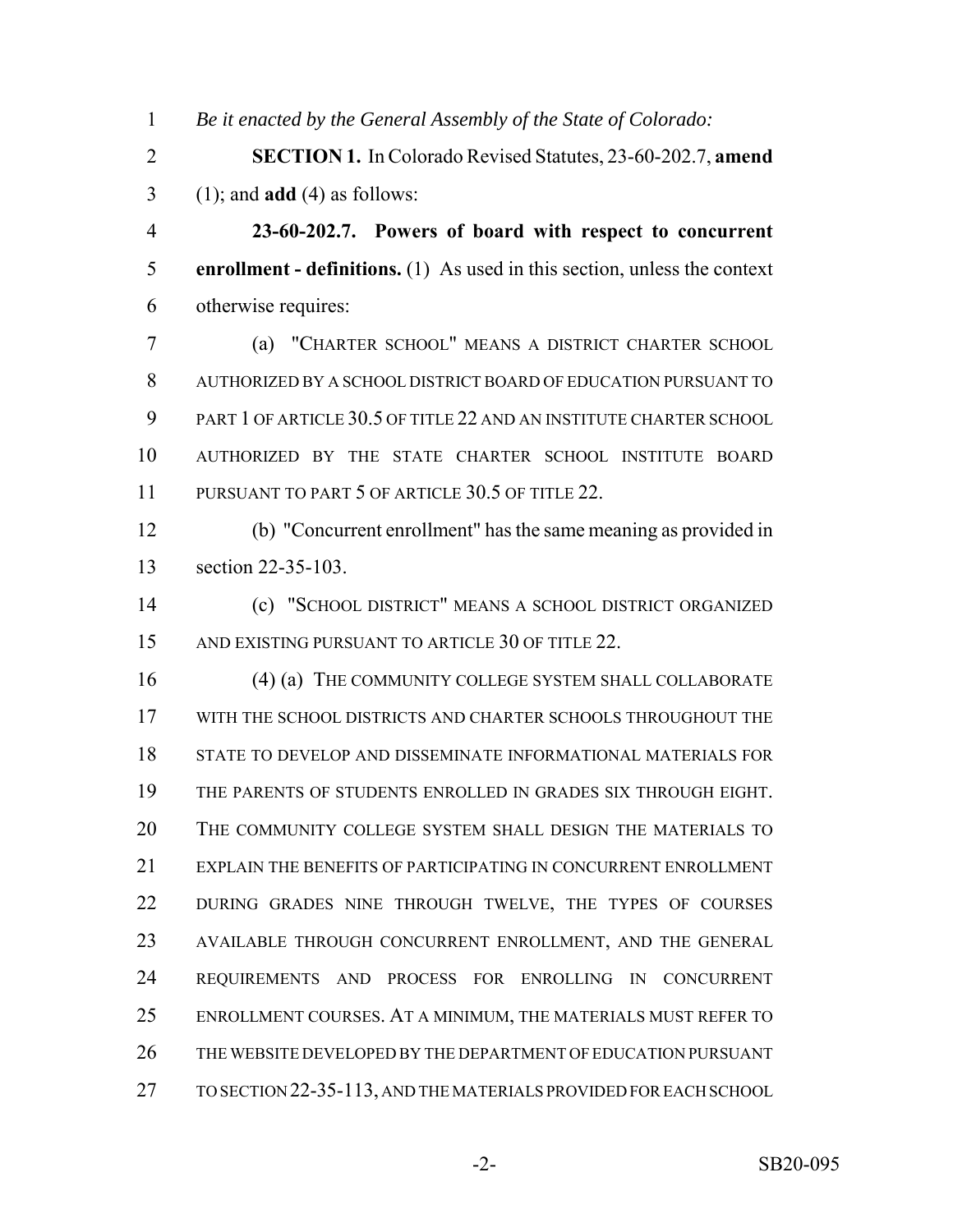DISTRICT AND FOR EACH CHARTER SCHOOL MUST INCLUDE THE NAME OF AND CONTACT INFORMATION FOR THE PERSON WHO OVERSEES CONCURRENT ENROLLMENT IN THAT SCHOOL DISTRICT OR CHARTER SCHOOL. A SCHOOL DISTRICT OR CHARTER SCHOOL MAY PROVIDE DIRECTORY INFORMATION, AS DEFINED IN AND IN ACCORDANCE WITH FEDERAL LAW, TO THE COMMUNITY COLLEGE SYSTEM TO USE ONLY IN DISSEMINATING INFORMATION PURSUANT TO THIS SUBSECTION (4).

 (b) THE COMMUNITY COLLEGE SYSTEM, IN COLLABORATION WITH THE SCHOOL DISTRICTS AND CHARTER SCHOOLS, SHALL BEGIN DISSEMINATING THE CONCURRENT ENROLLMENT INFORMATION MATERIALS DEVELOPED PURSUANT TO SUBSECTION (4)(a) OF THIS SECTION BEGINNING IN THE FALL OF THE 2020-21 ACADEMIC YEAR. AT A MINIMUM, THE COMMUNITY COLLEGE SYSTEM SHALL PROVIDE MATERIALS TO PARENTS OF STUDENTS ENROLLED IN GRADES SIX THROUGH EIGHT ELECTRONICALLY AND BY DIRECT MAIL AT LEAST ONCE DURING THE SCHOOL YEAR AND ONCE DURING THE SUMMER MONTHS. THE COMMUNITY COLLEGE SYSTEM MAY ALSO PROVIDE INFORMATION THROUGH PUBLIC SERVICE ANNOUNCEMENTS OR OTHER MASS COMMUNICATION MEANS, SUBJECT TO AVAILABLE APPROPRIATIONS.

 **SECTION 2.** In Colorado Revised Statutes, 22-35-104, **add** 21  $(1)(b.5)$  as follows:

 **22-35-104. Enrollment in an institution of higher education - cooperative agreement.** (1) (b.5) IN ADDITION TO THE NOTICE REQUIREMENTS SPECIFIED IN SUBSECTION (1)(b) OF THIS SECTION, BEGINNING IN THE 2020-21 SCHOOL YEAR, EACH LOCAL EDUCATION PROVIDER SHALL COLLABORATE WITH THE COMMUNITY COLLEGE SYSTEM IN PROVIDING CONCURRENT ENROLLMENT INFORMATION AS DESCRIBED IN